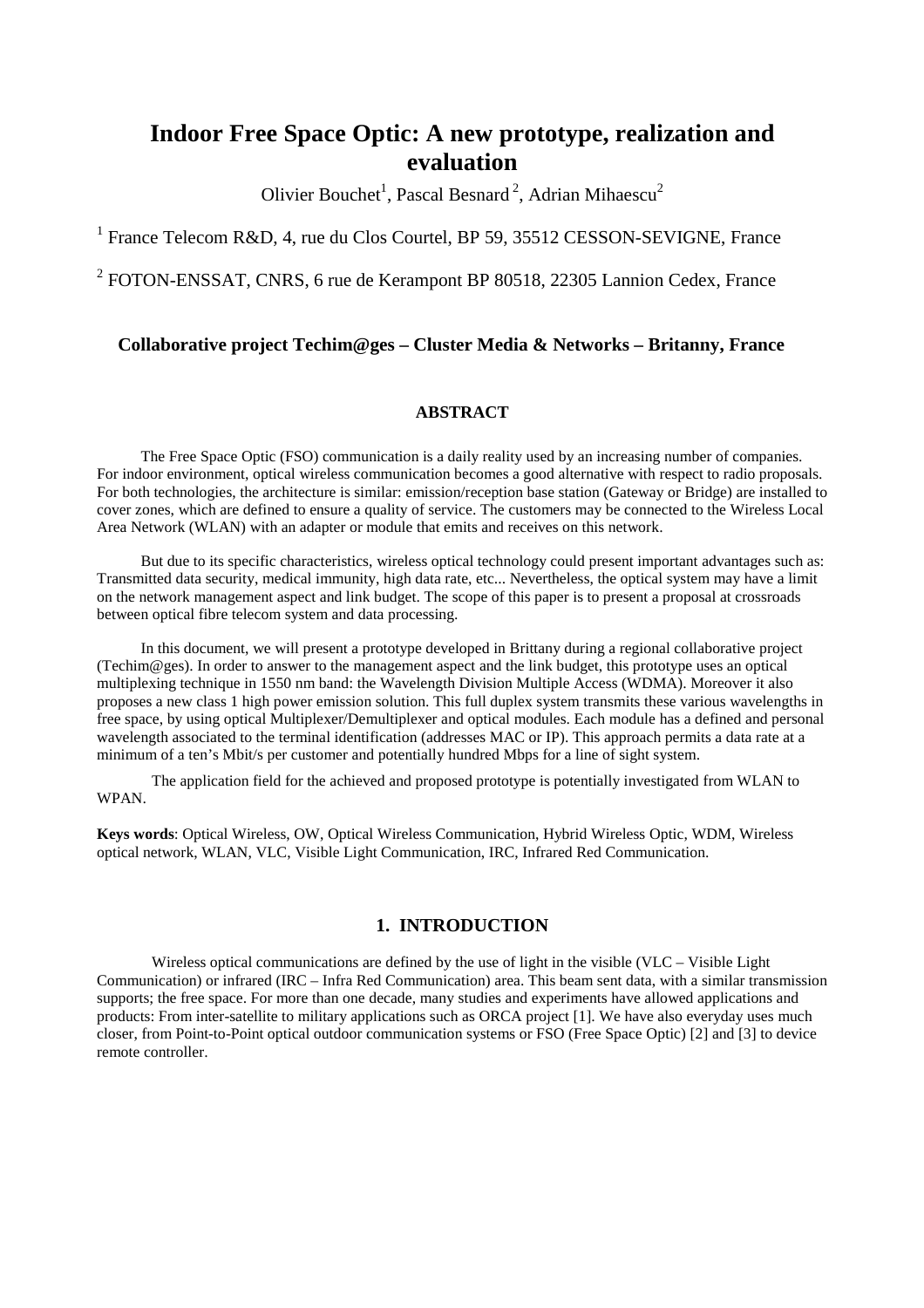In the regional collaboration framework named "Techimages", the France Telecom company and the laboratory FOTON in the engineering school ENSSAT have developed a prototype of an optical wireless communication prototype by using multi wavelength infrared transmission (WDM – Wavelength Dense Multiplexing). This item is not new, as it can be observed in [4] and [5], but the objectives are still clear and are to prevent the ISI (Interference Inter Symbol) and to increase the data rate. The new approach is the link creation between the wavelength and a MAC address. This prototype focuses particularity on the use of a designated wavelength from a WDM signal as a unique channel for an end-user or device. Basically, it acts as a multiple pointto-point bilateral communication system (mPP). Thus, it is possible to obtain many users or devices in simultaneous connections and each channel can offer a guaranteed data rate from a few Mbit/s to several tens of Mbit/s [6].

The other item is to propose a new class 1 high power emission solution, this element is also not really new,[7], [8] and [9] , but the values and the design are different.

In this document, after having presented the proposed network with wavelength and architecture design, we will describe the base and modules, which are the key elements of the optical link. Before concluding, we will also present the system simulations and results, this part will also include technical challenges and remarks.

#### **2. NETWORK DESIGN**

#### **2.1 Wavelength**

Three points are important to consider when choosing the wavelength: Eye safety, ambient light noise level and commercially available components. About the first point, if we reach the mass market, we need to have a product with class 1 safety in conformity with the standards in force: IEC 60825-1:2007 [10]. From this standard study, figure 1 shows the maximum radiant intensity versus wavelength and different source diameters D [11].



*Figure 1: Permitted on-axis radiant intensity for extended sources.*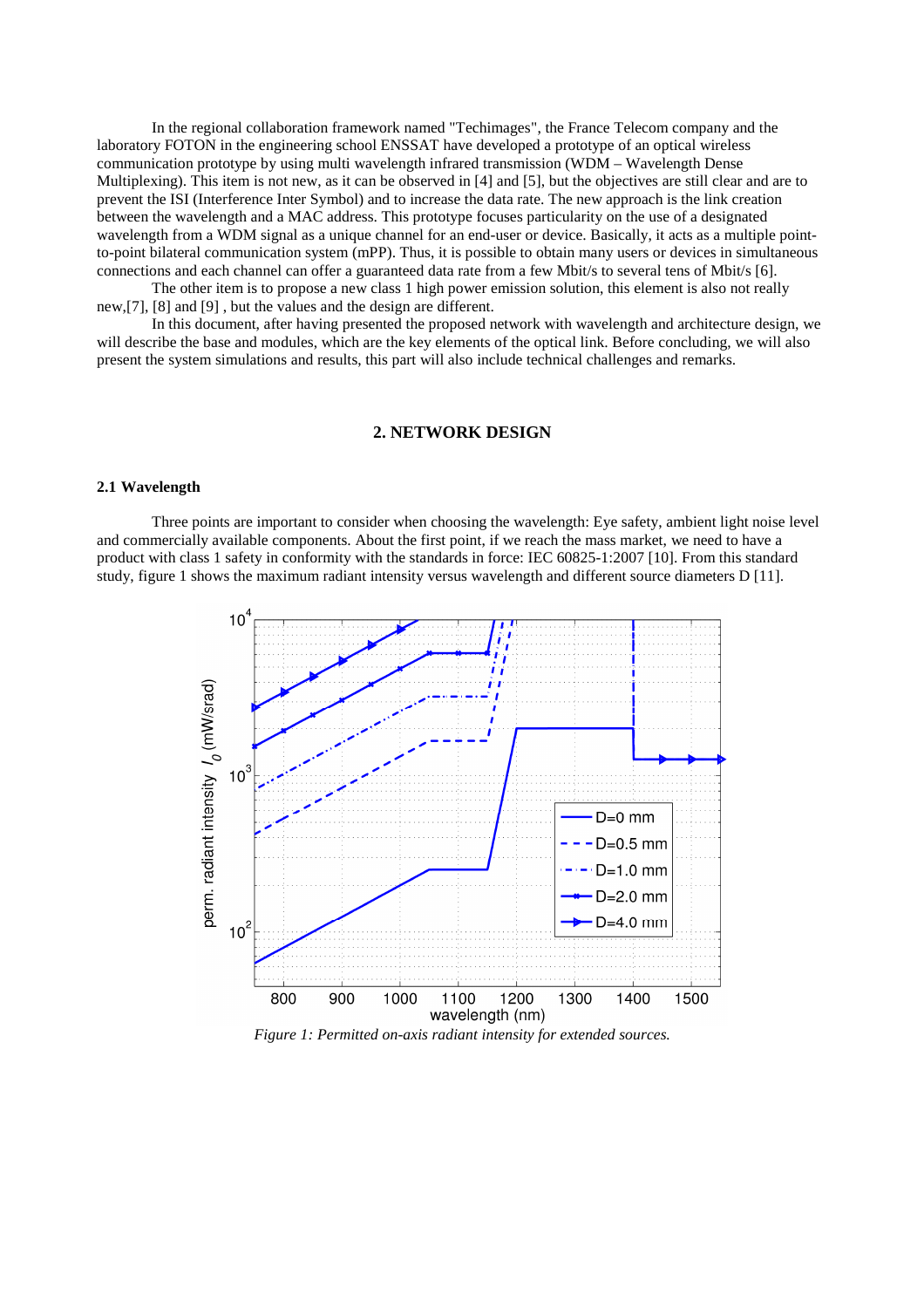This figure gives the "class 1" permitted radiant intensity (in mW/sr) for diverging laser sources. For wavelengths under 1400 nm, the radiation reaches the retina, so the permitted radiant intensity depends not only on the wavelength but also on the apparent source diameter D. Note that when  $D = 0$  mm, the result is equivalent to point source. So, in the case of sources with a large source diameter, there is no specific reason to prefer a wavelength rather than another. It could be even more favorable in 850 or 1300 nm range.

The second point is the light noise level. This light noise level or photon noise is the result of photons coming from ambient sources of light. We can divide the photon noise into four major families of interferences. These four families are present in domestic or professional environments: incandescent lamps, fluorescent lamps, devices with LED and the sun. It is also possible to represent a hierarchical intensity. Figure 2 presents a noncumulative power, at one meter of distance (except sun!), of the four major interferences optics families that can be present inside the buildings.



*Figure 2: Four major families of optical noise* 

It appears that the sun, in line of sight configuration, is the most important source of noise. This disturber can be also consequent even in non line of sight configuration. Then, in the decreasing order of importance, comes the incandescent lamp. This type of lamp is going to disappear within a short term. Finally, they are the fluorescent lamps and LED. No value is indicated below -60 dBm, because currently, it is the minimum dark noise level (Id dark current: 1 nA) of the majority of photodiodes. For instance, for the sun, the 1550 nm is more favorable compare to 850 nm: a positive value around 5 dB.

The last point is the availability of commercial components. We can find solution for the three main wavelength ranges, i.e. 850, 1300 and 1550 nm. But due to the use of 1550 nm window for core network and access network (FTTH – Fiber To The Home), we have found more easily specific module at that wavelength, especially for the optical amplifier.

For all these reasons, the choice was made on the 1550 nm.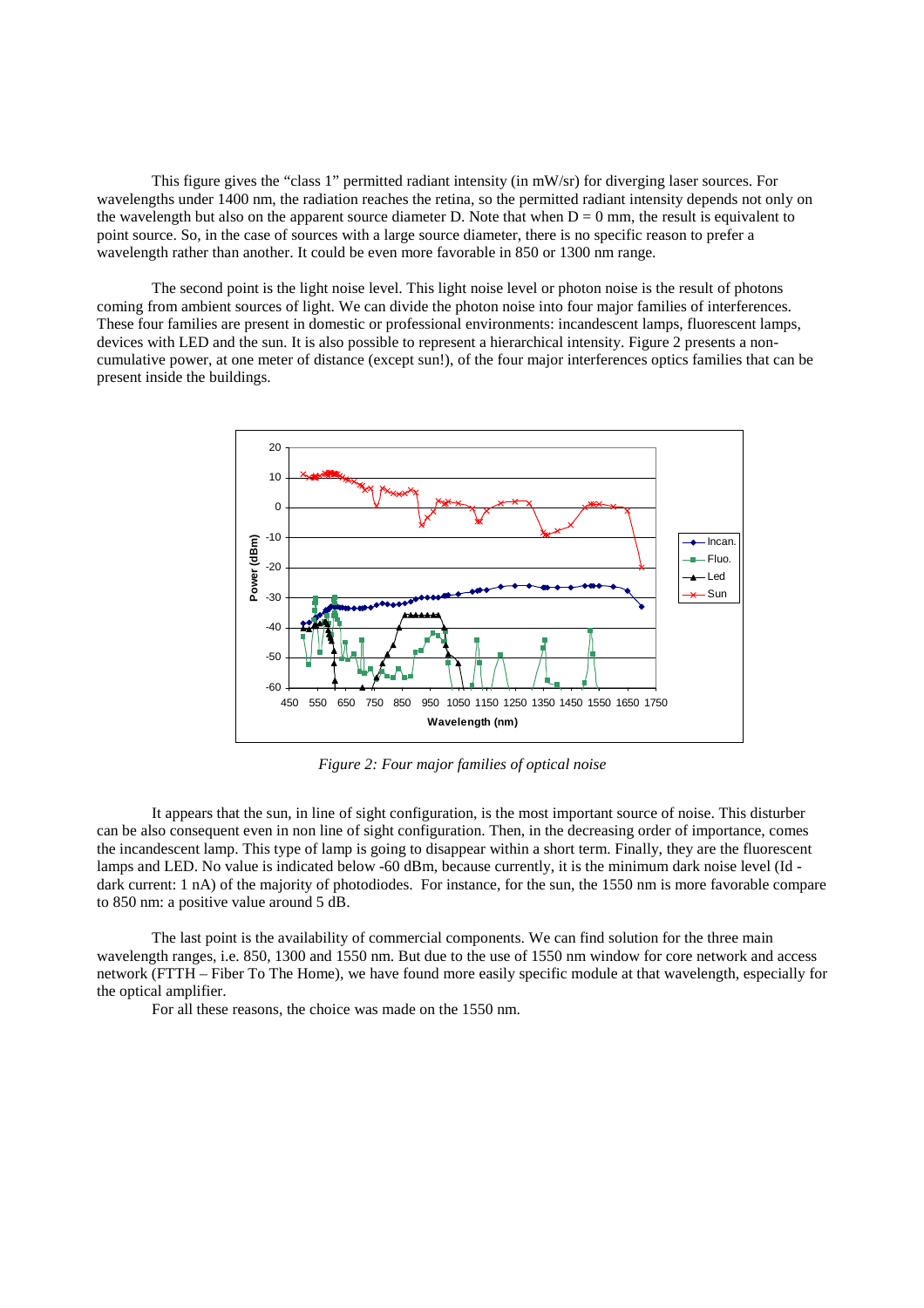#### **2.2 Network architecture**

This aspect is not specifically related to wireless infrared technology. When we have data communication shared for network management, there are difficulties related to multi user communication (collisions, runt frames, late collisions), associated to the use of "data" data rate and "network management" data rate on the same communication channel. So it could become difficult to suggest a network system offering a guaranteed data rate by user.

The solution presented is a new routing function. This routing function is carried out by the network displacement management at the physical level, i.e. at the optical level, by the assignment of wavelengths linked to the ID users. The realization of such a link, between the user or terminal identifier (MAC or IP addresses) and a physical characteristic (a wavelength) corresponds to its channel of communication, making it possible to offer a multiple point-to-point bilateral connection equivalent to a point to multi point network.

Thus, in a free space optic configuration, a coloured signal will be used for user 1, another colour for user 2, etc... This approach offers the potential to multiply the data rate or the bandwidth. Indeed, if we use, for example 4 channels (4 different wavelengths) with 10 Mbit/s data rate for each channel, we obtain 40 Mbit/s bandwidth; with a guaranteed data rate by user. The bandwidth potential is important because if we are based on the ITU-T-GRID, we can obtain 40 GHz or 0,8 nm channels space (Band C and L) and it is possible to use 20 to 40 channels. The bandwidth potential would therefore be up to 1 Gbit/s. The various free space optic wavelength combinations and recombinations are carried out using classic optical Multiplexer/Demultiplexer and specific wavelength optical modules; with each wavelength, at least one emission/reception user module is defined (connected to a PC).



*Figure 3: Prototype configuration*

The figure 3 presents the prototype. It is defined by:

- The Base Station:
	- o Connected to an Ethernet network or xDSL link
	- o Emitter antenna with WLOS λ1 downlink and λ2 downlink
	- o Receiver antenna with λ1' uplink module and λ2' uplink module
	- Each Module  $x$  ( $x=1$  or 2):
		- o Connected to a PC (Personal Computer)
		- o Emitter antenna with LOS λx' up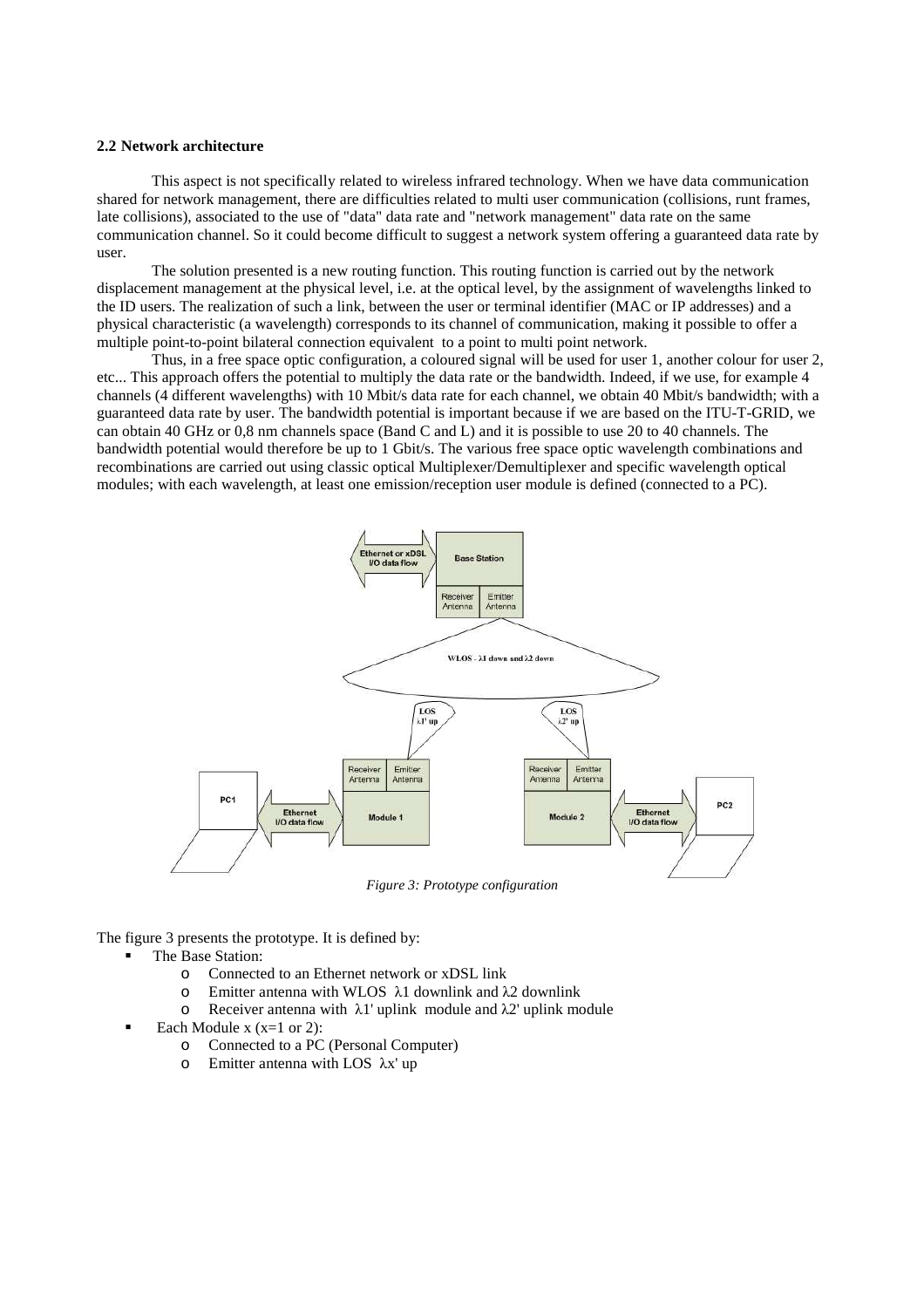o Receiver antenna with λx downlink

## **3. BASE AND MODULES DESCRIPTION**

### **3.1 Base**

.

More precisely, the Base Station is defined in figure 4 as follows:

- A server with video demonstration and Ethernet 10/100/1000 Mbit/s with 10 Mbit/s restricted access (DELL Latitude D630),
- A Switch 12 ports Ethernet 10/100/1000 Mbit/s with 10 Mbit/s restricted access (Cisco Catalyst 2950),
- Two Media converter 10 Mbit/s (Garrett CS14),
- One 3 dB optical coupler,
- One Optical Amplifier with power up to 30 dBm (Keopsys KPS-OEM-C-WDM-HPFA),
- One emitter antenna,
- Two receiver antenna.



*Figure 4: Base design*

A server is connected to the switch Ethernet 10/100/1000 Mbps. Two ports from this switch are linked each to one Media Converter. The electrical link 10BASE-T Ethernet is regulated by the IEEE 802.3i. The main specification standard is:

- The rate is 10 Mbit/s.
- The pulse width is  $100 \text{ ns } \pm 0.01\%$ .
- The coding used is Manchester 0 volts for the high level and -2.05 volts for the low level.

Each Media Converter (1 and 2) convert the Ethernet electrical signal, Manchester type, in an output optical signal (Tλ1=1530 and Tλ2=1550 nm). The output modulation is OOK-NRZ On Off Key / No Return to Zero. The Media Converter laser sources were replaced by DFB lasers (CWDM Foci LF-55 -1510/1530/1550/1570 nm) with electrical characteristics compatible. Also to be compatible on Ethernet receiver, the TIA (Trans Impedance Amplifier) HFBR-2316T was replaced by a TIA MAX 3657. So, the Media Converter Ethernet 10/100 Tbase-FL10 CS 14 was transformed to a Media Converter Ethernet 10/100 TBase-CWDM (1510/1530/1550/1570).

These two optical signals are coupled and sent to the optical amplifier. The optocoupler is a 50/50 optical coupler with four ports.

The optical input signal is amplified thanks to an EDFA Amplifier (Erbium Doped Fiber Amplifier). The output signals coming from Media Converter are then amplified up to 33 dBm with a noise factor of 6.5 dB. This power provides an output level of around 30 dBm for each wavelength at the output of the fibre, which transmits the signal from the amplifier to an emitter antenna.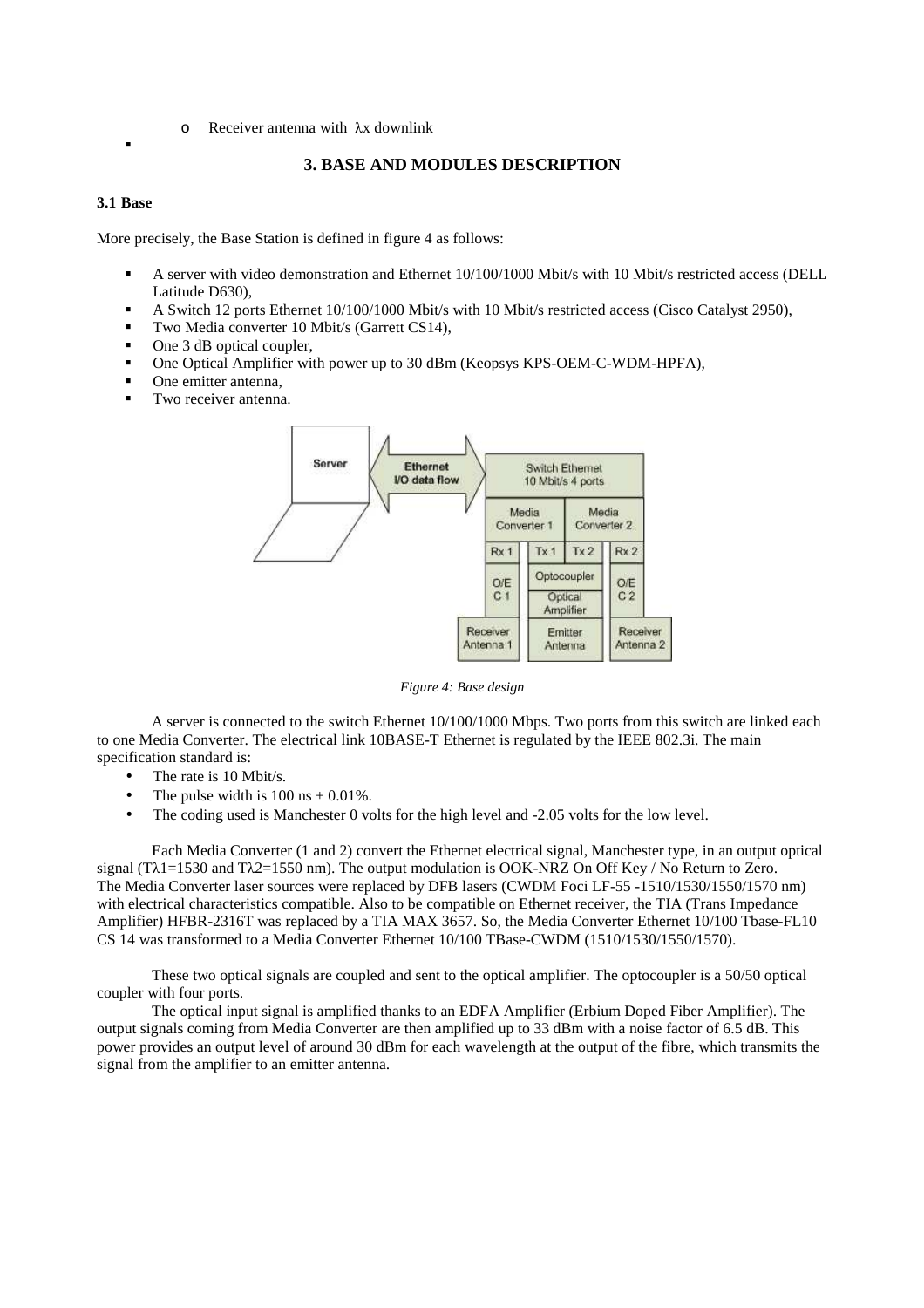In our conception, the emitter antenna is a point source associated to a holographic diffuser. This diffuser provides a powerful source that is then extended in order to respect the "standard class 1" eye-safety. This output level is below the "class 1" permitted radiant intensity for extended sources. For the downlink, the antenna full angle is 60° (HP =30 °). The "Base Station emitter" antenna transmits the multiplexed wavelengths optical signal.

Each receiver antenna is connected to it respective Rx media converter. The functions of receiver antenna are to concentrate, filter and convert the respective wavelengths  $(\lambda 1' = 1510$  and  $\lambda 2' = 1570$  nm) to Ethernet compatible signal. The optical CWDM filters (10 nm bandpass filters centered at  $\lambda = 1510$  nm, 1530 nm, 1550 nm and 1570 nm for zero incidence (0 $^{\circ}$ )) are made using multi layers processing. The detector is a photo detector PIN InGaAs with a large surface ( $D = 1$ mm) and a cutoff frequency of 12 MHz. Its responsivity is 0.90 A/W at 1550 nm.

This optical link Base Station – Module is a Wide Line Of Sight (WLOS) configuration.

#### **3.2 Modules**

On the other hand, each Module is defined as shown in figure 5 as follows:

- A Personal Computer to receive the video demonstration and Ethernet 10/100/1000 Mbit/s with 10 Mbit/s restricted access (DELL Latitude D610),
- One Media converter 10 Mbit/s (Garrett CS14),
- One Optical Amplifier (SOA Semiconductor Optical Amplifier),
- One emitter antenna,
- One receiver antenna.



*Figure 5: Module n°1 design*

Each communication channel is attributed to one of modules. For instance, the PC1 is connected to the Module n<sup>o</sup>1 with its specific wavelength. We use the same modified Media Converter connected by an electrical connection Ethernet 10 Base-T. The Tx Media Converter is linked to a semiconductor optical amplifier (SOA) and provides a connection with a power level up to 18 dBm.

The uplink antenna have a small divergence angle, 5 degrees  $(HP=2,5^{\circ})$  and the system is made following the same conception as the Base Station: A point source with a holographic diffuser. This directive antenna has to be aligned manually towards the Base Station.

The receiver antenna is identical to the Base Station. Only CWDM filters values are modified and adapted to the receiver wavelength. The concentration optical system is a hemispherical lens with 10 mm diameter. The optical beam is collected by a detector similar to those of the Base Station.

This optical link Module – Base Station is a Line Of Sight (LOS) configuration.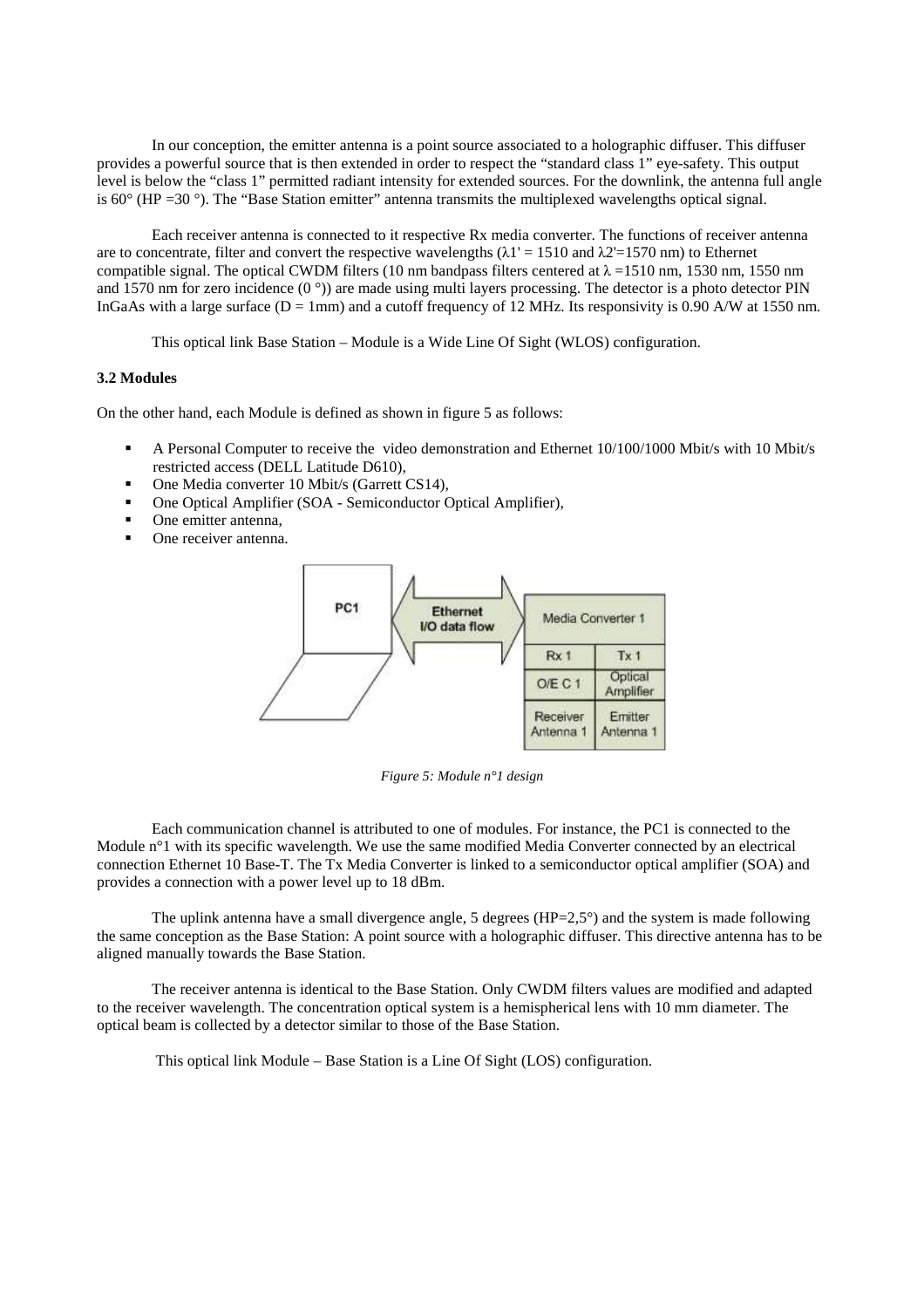Figure 6 shows some prototype elements pictures: a) Module, b) Base Station Emitter Antenna and c) Base Station Receiver Antennas.



*Figure 6: Prototype pictures*

# **4. SYSTEM SIMULATION AND RESULTS**

## **4.1 Budget link**

The overall budget link is presented in table 1. This simulation is achieved with generic models [12] and QOFI software [13].

| Link                    | Upstream              | Upstream            | Downstream            | Downstream            |
|-------------------------|-----------------------|---------------------|-----------------------|-----------------------|
|                         | $\lambda_i = 1510$ nm | $\lambda$ = 1570 nm | $\lambda_i = 1530$ nm | $\lambda_i = 1550$ nm |
| Data rate               | $10$ Mbit/s           | $10$ Mbit/s         | $10$ Mbit/s           | $10$ Mbit/s           |
| <b>Emitter Antenna</b>  |                       |                     |                       |                       |
| Power                   | 14.62 dBm             | $13.8$ dBm          | $30 \text{ dBm}$      | $30 \text{ dBm}$      |
| Source type             | Extended              | Extended            | Extended              | Extended              |
| HP                      | $2.5^\circ$           | $2.5^\circ$         | $30^\circ$            | $30^\circ$            |
| Diameter                | $1.5 \text{ mm}$      | $1.5 \text{ mm}$    | $50 \text{ mm}$       | $50 \text{ mm}$       |
| <b>Receiver Antenna</b> |                       |                     |                       |                       |
| Surface Equivalent      | $1 \text{ mm}^2$      | $1 \text{ mm}^2$    | $1 \text{ mm}^2$      | $1 \text{ mm}^2$      |
| <b>FOV</b>              | $15^{\circ}$          | $15^{\circ}$        | $15^{\circ}$          | $15^{\circ}$          |
| Sensibility (10 Mbit/s) | $-30$ dBm             | $-30$ dBm           | $-30$ dBm             | $-30$ dBm             |
| <b>Optical Gain</b>     | $+1.5$ dB             | $+1.5$ dB           | $+1.5$ dB             | $+1.5$ dB             |
| Link                    |                       |                     |                       |                       |
| Configuration           | <b>LOS</b>            | <b>LOS</b>          | <b>WLOS</b>           | <b>WLOS</b>           |
| Modulation              | OOK/NRZ               | OOK/NRZ             | OOK/NRZ               | <b>OOK/NRZ</b>        |
| Canal                   | IM/DD                 | <b>IM/DD</b>        | <b>IM/DD</b>          | <b>IM/DD</b>          |
| Max attenuation         | $-43$ dB              | $-42$ dB            | $-59$ dB              | $-59$ dB              |
| Distance                | 1.80 meter            | 1.80 meter          | $1.05$ meter          | $1.05$ meter          |

*Table 1: Budget link* 

Note: For this budget link, the emitter antenna has a lower capacity than the one, which was expected (~14 dBm output power instead of 18 dBm). This is due to mounting process. The detectors have as well a lower sensitivity (- 30 dBm instead of -37 dBm) than the one originally planned, because of component commercial availability. The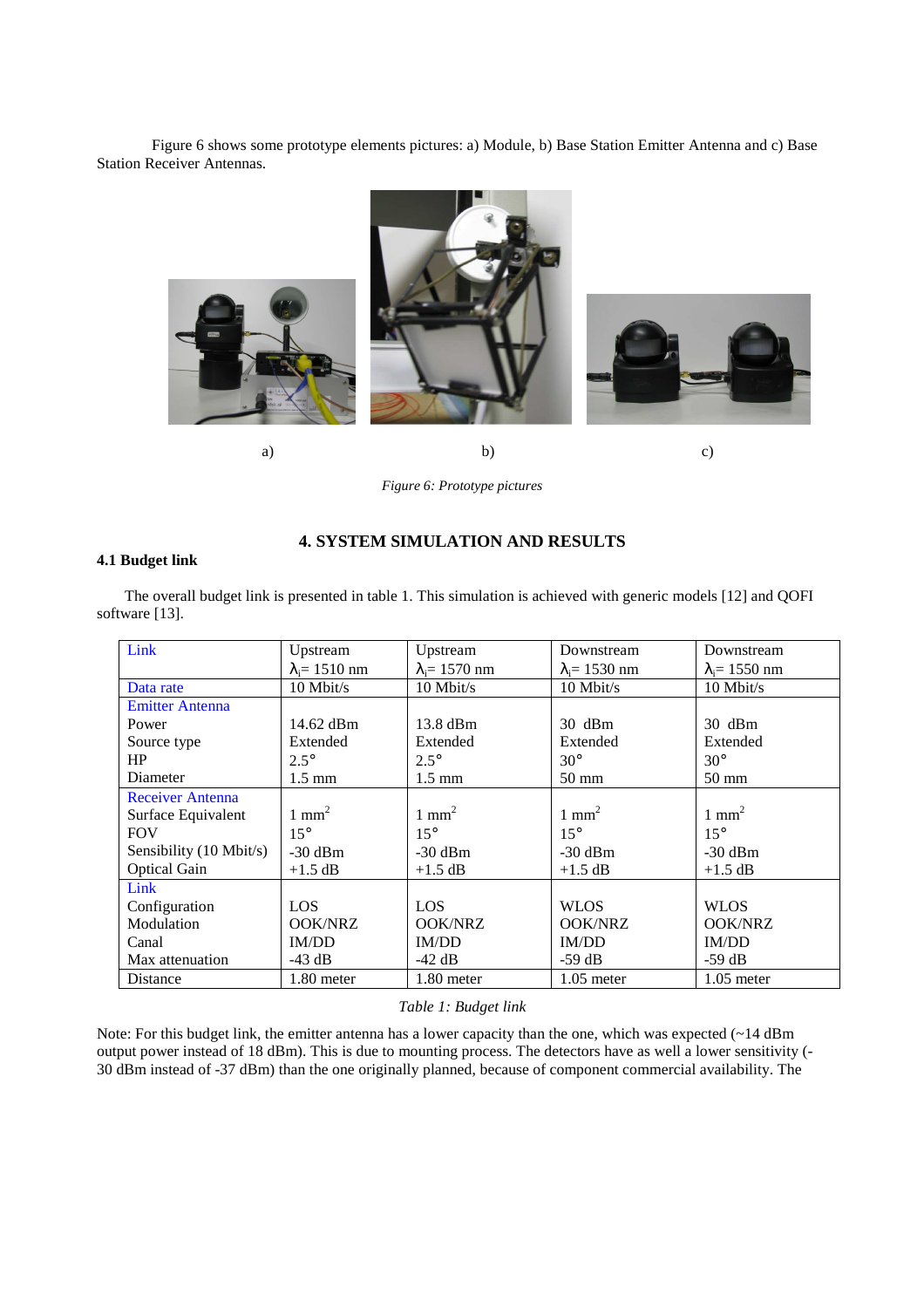optical gain of the receiver antenna is also lower (1.5 dB instead of the 3 dB originally planned). The result is a penalty on the link margin and shorter communication length (2 meters instead of 4 meters).

a) b)

We can see here under the OOFI simulation cover, a) WLOS downlink and b) LOS uplink

*Figure 7: QOFI simulation* 

#### **4.2 Experiment results and remarks**

We managed the simultaneous video transmission demonstration via the WDM optical wireless prototype. But due to the optical losses linked to the mounting process and to the availability of components, the distances originally planned has been severely reduces. Other elements should be specified:

First, we met a huge difficulty in the supply of components in terms of availability and delay. Then, the choice of wavelength has led the search for a solution in the "world fibre" environment.

Currently, the components availability, which enables the issue of providing a power far exceeding the Watt and a modulation in the MHz range, to be reached, puts strong incentive to choose the 1550 nm wavelength range. The simplest solution is to use a low-power module (diode laser) associated to an optical amplifier. For cost and energy efficiency reasons, it would be preferable to add several diode lasers to ensure a significant divergence with high power.

Choosing a wavelength for each different channel is an elegant solution. However it requires the use of filters to select a reception channel. But there are two types of existing filters: absorption or dielectrics multilayered. The absorption filters are not quite selective because they have a large optical bandwidth (> 100 nm). The other solution is very sensitive to the angle of incidence and limits the FOV on the reception antenna. It requires coarse WDM with separated wavelength as lighting the filter with a non-incident angle is equivalent to permit the transmission of a different wavelength (10 nm shift of the central wavelength for 10 degrees angle).

Moreover, the Ethernet Media Converter selection does not offer the possibility of programming the MAC layer parameters.

#### **7. CONCLUSION**

The wireless infrared technological solution has the following main advantages:

- Operating spectrum: The frequencies of uses in these systems, offers a wide availability and an absence of regulation.
- Data security transmitted: The optic beam does not pass through walls, thus it offers a physical natural resistance against hacking.
- Important data rate: Due to the optical characteristic, we can obtain an important data rate.